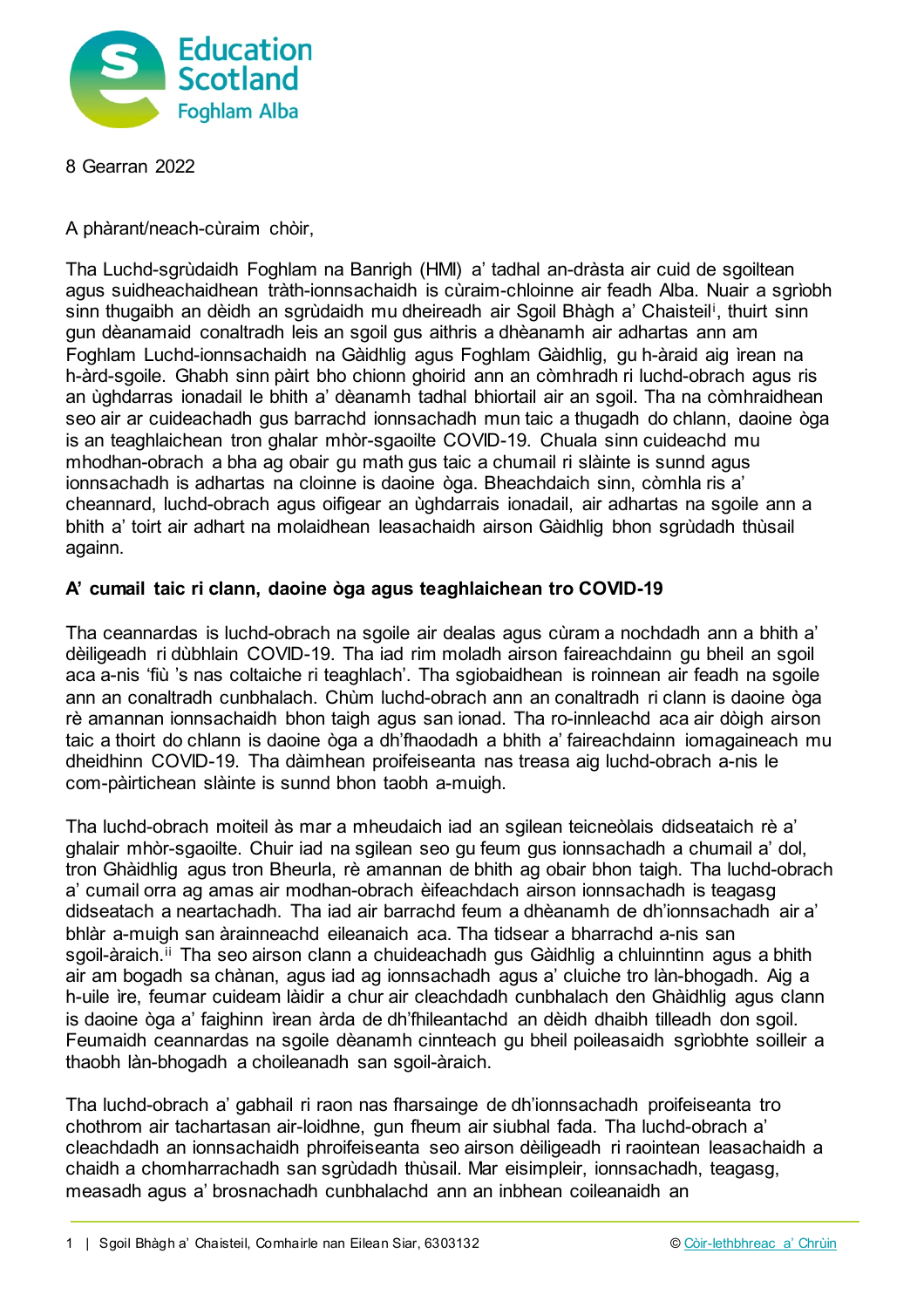

luchd-ionnsachaidh. Ri linn nan dùbhlan an lùib COVID-19, fhuair luchd-obrach gu bheil feum aca air barrachd ùine airson leasanan ullachadh agus adhartas an luchd-ionnsachaidh a mheasadh.

## **Adhartas le raon leasachaidh bhon sgrùdadh thùsail**

Tha ceannardas na sgoile nas soilleire a-nis mun fheum air lèirsinn choitcheann a leasachadh airson na sgoile aca, a' gabhail a-steach mar sgoil le inbhe Ghàidhlig. Chaidh an àireamh de luchd-obrach a mheudachadh gus co-chuid nas motha a lìbhrigeadh ann am Foghlam Gàidhlig. Tha pàrantan is coimhearsnachd an eilein a' cumail orra a' toirt taic glè mhath don sgoil aca ann a bhith a' toirt na Gàidhlig air adhart. Tha iad a' cur sùim mhòr ann an Gàidhlig mar phàirt chudromach sa cho-theacsa aca. Tha luchd-obrach air atharrachaidhean glè chudromach a dhèanamh do na dreuchdan, uallaichean agus ionnsachadh proifeiseanta aca gus atharrachadh a threòrachadh airson Foghlam Luchd-ionnsachaidh agus Foghlam Gàidhlig. Tha seo a' gabhail a-steach cùrsa bogaidh fad-bliadhna ann an Gàidhlig, agus tha feadhainn eile clàraichte airson cùrsa an luchd-ionnsachaidh 'SpeakGaelic'. Tha luchd-obrach rim moladh airson mar a chleachd iad eòlas is sgilean a fhuair iad bhon ionnsachadh phroifeiseanta aca gus cuspairean sòisealta tron Ghàidhlig a thoirt a-steach aig ìre na h-àrd-sgoile. Chaidh an soirbheas seo a chomharrachadh le Duais Ghàidhlig ann an 2021. Bu chòir do cheannardas agus luchd-obrach na sgoile cumail a' dol a' cur an gnìomh inbhean proifeiseanta Comhairle Luchd-teagaisg na h-Alba do chànan is cultar na Gàidhlig. Bidh seo a' cuideachadh ann a bhith a' togail agus a' glèidheadh lèirsinn choitcheann airson sgoil le inbhe Ghàidhlig.

Tha ceannardas na sgoile a' nochdadh cruthachalachd san dòigh sam bi iad a' cruthachadh chlasaichean air chor 's gum bi barrachd ionnsachadh is taic rim faotainn tron Ghàidhlig san àrd-sgoil bho S1 gu S3. Tha iad air ealain is deilbh tro mheadhan na Gàidhlig a chur ris a' churraicealam. Tha seo a' tachairt tro ullachadh chom-pàirteachaidh airson fastadh leis an uidheam didseatach, e-Sgoil. Tha an tidsear a' lìbhrigeadh ealain tro mheadhan na Gàidhlig aig Sgoil Bhàgh a' Chaisteil agus cuideachd do sgoiltean eile air feadh Alba. Bu chòir do cheannardas na sgoile a-nis sùil a chumail air a' churraicealam gus dèanamh cinnteach gu bheil ùine gu leòr aig òigridh gus sgilean is eòlas a leasachadh ann an litearrachd agus Gàidhlig.[iii](#page-2-2)Bidh òigridh ann am Foghlam Gàidhlig cuideachd ag ionnsachadh tro phròiseactan. Tha seo a' tachairt còmhla ri com-pàirtichean agus ann an cothroman airson coileanaidhean nas fharsainge. Tha an òigridh a' meudachadh an tuigse air cho cudromach 's a tha cànan, cultar is ceòl na Gàidhlig don eilean aca fhèin agus ann an iomadh ceàrnaidh nas fhaid' air falbh.

A' dol air adhart, feumaidh ceannardas na sgoile dèanamh cinnteach gu bheil foir-shealladh làidir, ro-innleachdail a' dràibheadh planadh leantainneach is lìbhrigeadh a' churraicealaim airson na Gàidhlig. Feumaidh plana-leasachaidh na sgoile a bhith soilleir a thaobh àrdachadh a dhèanamh ann an àireamh de dh'òigridh a tha a' coileanadh teisteanasan is duaisean nàiseanta ann am Foghlam tron Ghàidhlig agus Foghlam Luchd-ionnsachaidh. Feumaidh e cuideachd mìneachadh mar a thathar a' coileanadh an dleastanais reachdail a thaobh co-chuid nas motha de dh'ionnsachadh a lìbhrigeadh tron Ghàidhlig. Dh'innis ceannardas na sgoile dhuinn gu bheilear a' cleachdadh agus a' comharrachadh Gàidhlig barrachd ann am beatha is obair na sgoile. Bu chòir dhaibh dèanamh cinnteach gu bheil Gàidhlig sgrìobhte nas fhaicsinniche, mar aon dòigh sam faodadh luach a shealltainn air ionnsachadh ann an agus tro Ghàidhlig.